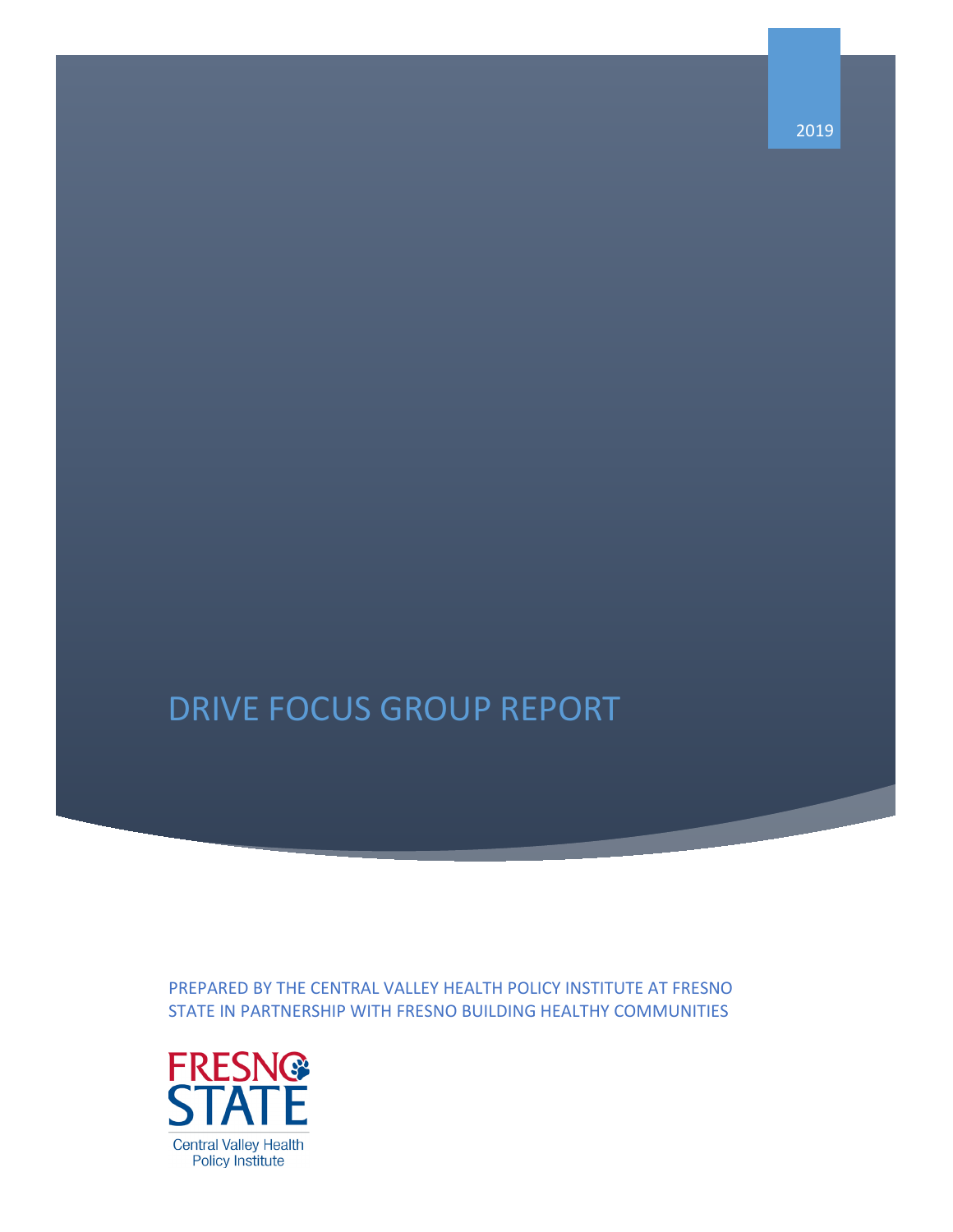## Table of Contents

| Place Investment as Manifestation of Racism and Discrimination in Economy3                          |  |
|-----------------------------------------------------------------------------------------------------|--|
|                                                                                                     |  |
|                                                                                                     |  |
|                                                                                                     |  |
| Support and Funding Opportunities for African-American Led Organizations and Initiatives 4          |  |
|                                                                                                     |  |
|                                                                                                     |  |
|                                                                                                     |  |
| Deselection from the Workforce: People of Color Anticipate Racism in the Local Economy  5           |  |
|                                                                                                     |  |
| Increased Availability of High-Skill Jobs for Youth Pursuing Higher Education/Vocational Training 6 |  |
|                                                                                                     |  |
|                                                                                                     |  |
| Elements of a Good Economy: Job and Housing Security, and Reinvestment in Local Community  7        |  |
|                                                                                                     |  |
|                                                                                                     |  |
|                                                                                                     |  |
|                                                                                                     |  |
|                                                                                                     |  |
|                                                                                                     |  |
|                                                                                                     |  |
|                                                                                                     |  |
|                                                                                                     |  |
|                                                                                                     |  |
|                                                                                                     |  |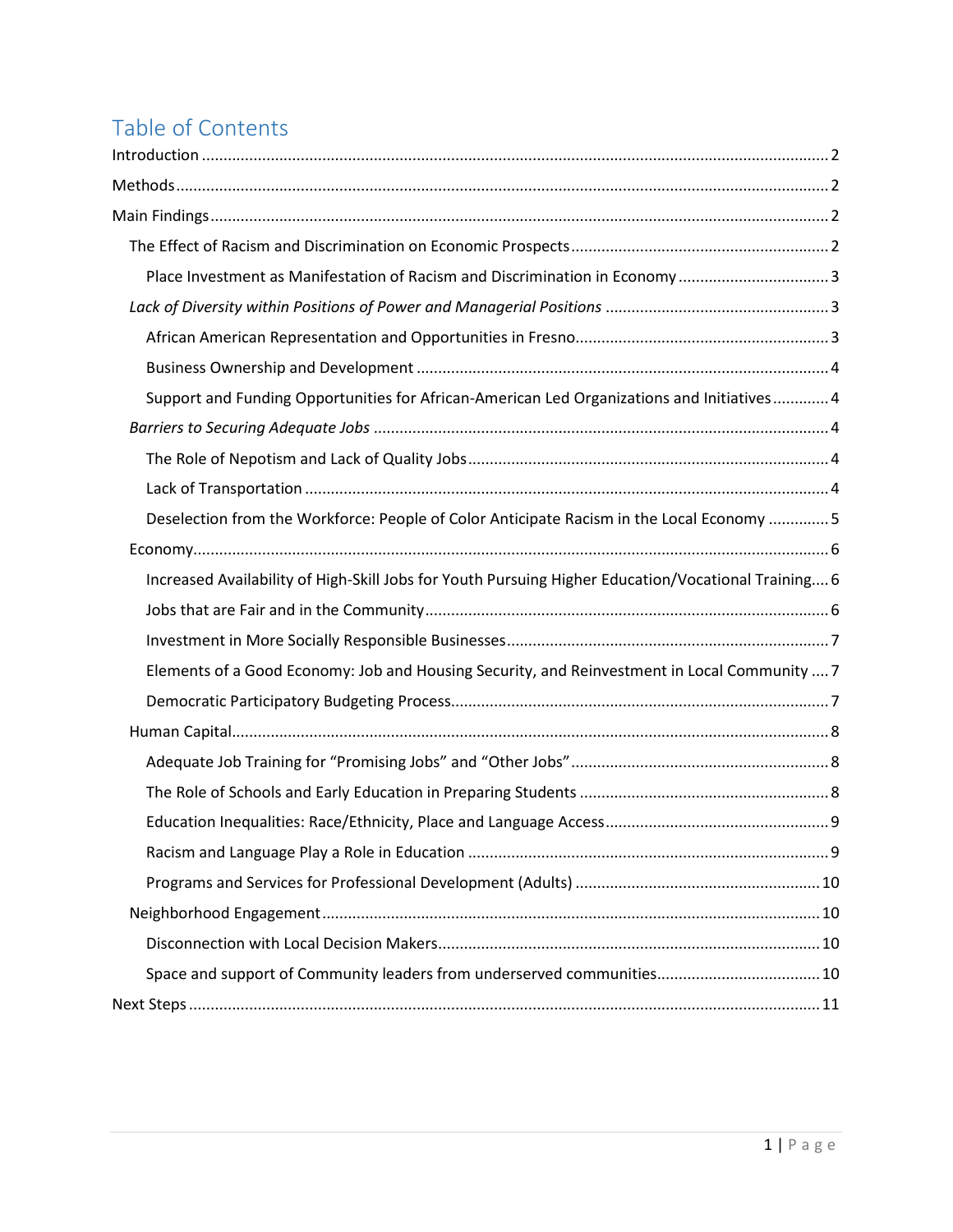### <span id="page-2-0"></span>Introduction

The D.R.I.V.E. Initiative (*Developing the Region's Inclusive and Vibrant Economy*) is a 10-year investment plan being developed in the greater Fresno region to create a local economy that is "inclusive, vibrant and sustainable" for residents. To aid in this process, DRIVE and its partners designed a research project to understand residents' perceptions and needs in this new economy. Through focus groups and surveys, the Central Valley Health Policy Institute (CVHPI) collected data to understand the impact of race/ethnicity in the economy, the types of jobs residents think would improve the economy, as well as job training and preparation residents believe is required for those jobs, and how residents engaged with decision-making bodies based on neighborhood.

### <span id="page-2-1"></span>Methods

CVHPI and Fresno Building Healthy Communities (BHC) outreached the following populations to participate in focus groups: African American, Hmong, and Latino residents, as well as residents in Northwest, Southwest and Southeast Fresno, as well as the unincorporated community of Calwa, unemployed adults and adults with higher education, and business owners and stakeholders in Fresno's Chinatown. During August and September 2019, 10 focus groups were held with 116 participants in the greater Fresno region. Focus groups were conducted in English, Hmong and Spanish, and took place in multiple Fresno locations and neighborhoods, including schools and libraries. On average, the focus groups lasted approximately two hours and all participants were provided with \$15 gift cards as compensation. At the end of each focus group, participants were asked to complete a brief survey that focused on demographic information, such as race/ethnicity, gender, zip code, along with brief openended questions about how residents receive local information and their current employment situation.

CVHPI, with feedback from DRIVE partners, developed a focus group guide based on questions formed around the following concepts: Race/Ethnicity, Economy, Human Capital and Neighborhood Engagement (See Appendix A for full interview guide).

### <span id="page-2-2"></span>Main Findings

### <span id="page-2-3"></span>The Effect of Racism and Discrimination on Economic Prospects

Most participants were not surprised when presented with numbers and graphs illustrating the racial/ethnic disparities in household income and employment rates. In the African American focus group, participants stated that racism does play a role in the racial/ethnic disparities in household income and other economic outcomes. Within the Latino and Spanish-speaking groups, the answers of participants ranged from some participants believing that as long as one works hard, they can get ahead to others stating that Latinos experience discrimination and are marginalized but mainly attributed it to lack of education and documentation/immigration status. At times, the discussion about racism shifted to issues about classism and ageism. However, they were very keen to the fact that economic opportunities in their neighborhood and for their groups were different from those opportunities afforded to the white residents of Fresno.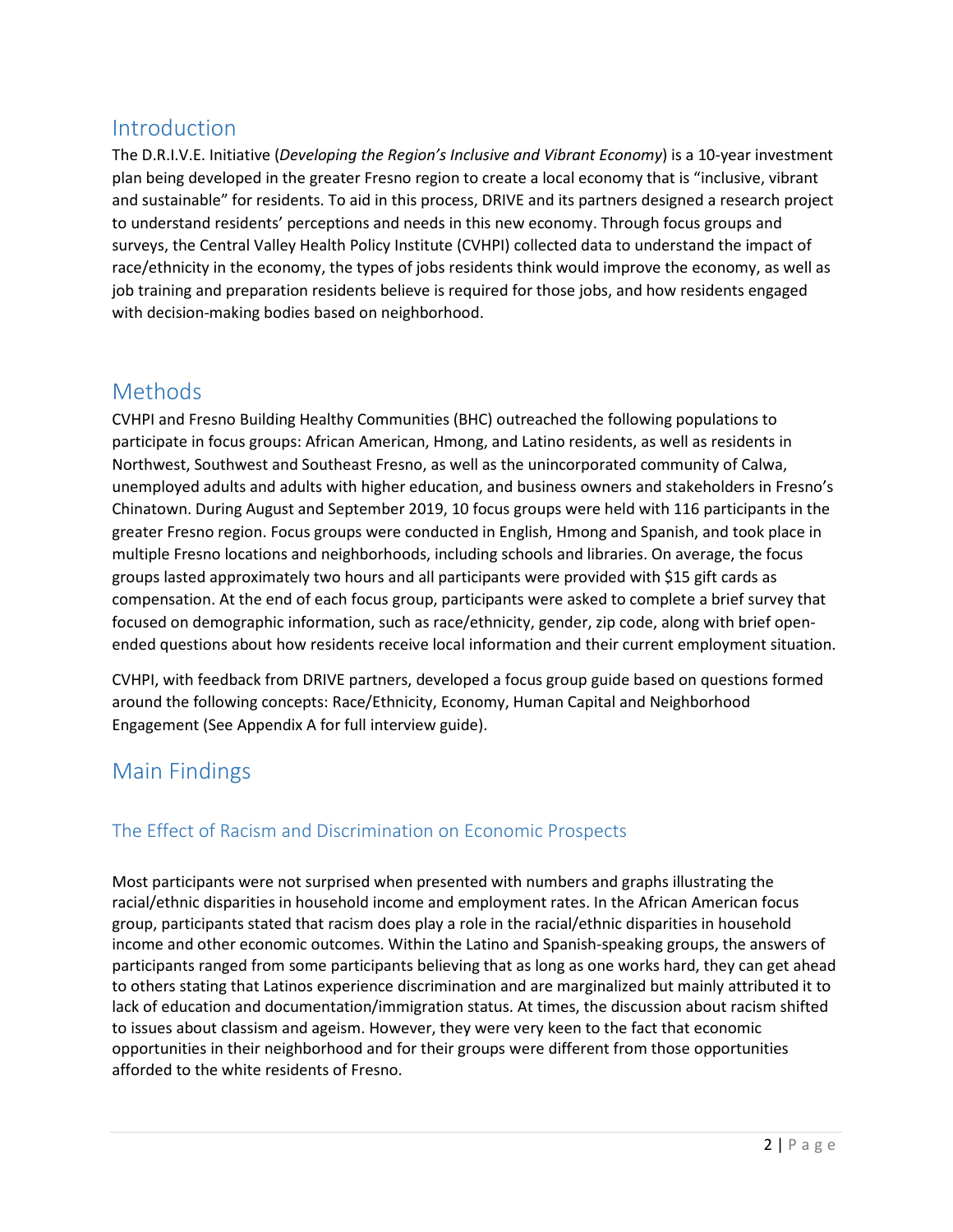#### <span id="page-3-0"></span>Place Investment as Manifestation of Racism and Discrimination in Economy

Participants emphasized the inadequate level of investment and development in South and Southwest Fresno, particularly the lack of businesses and projects that promote health and social cohesion. A key example used to illustrate this phenomenon during the discussion was the lack of new schools and grocery stores in these areas. Participants explained that it took more than 40 years to get a junior high school in Southwest Fresno and that getting a Food Maxx in the area took 35 years. During the Unemployed focus group, participants expressed their frustrations with corporations that come into Southwest Fresno, but do not invest in the local community or even hire employees that reside in the area.

Participants in the African-American focus group also expressed concerns about gentrification in Downtown and Southwest Fresno. Specifically, they explained that the Fulton Street revitalization project resulted in the displacement of poor people by "yuppies." Participants pointed out that money is taken from Southwest Fresno and invested uptown, resulting in fewer opportunities for Southwest Fresno residents. One participant discussed the decrease of locally owned businesses in Southwest Fresno and said that the only place that has hired some local residents from the area is Food Maxx.

Participants stated that they would like to see less liquor stores and dirty industries and more grocery stores, community centers, well-maintained parks, and shopping centers like Riverpark in their communities, as these would facilitate healthy living and provide jobs. They also suggested that some sites, such as community centers and libraries should remain open after 5 p.m. to allow greater access for the community and provide more opportunities for employment.

#### <span id="page-3-1"></span>*Lack of Diversity within Positions of Power and Managerial Positions*

#### <span id="page-3-2"></span>African American Representation and Opportunities in Fresno

During the African American focus group, participants expressed that they experienced being judged based on the color of their skin rather than their background or education level. Since they are not given an equal opportunity, regardless of qualifications or educational background, they have to work even harder to be recognized. One participant, an African American woman, said she experiences this all of the time; people put her in a category based on the color of her skin and assume she is not a physician. She explained how students did not want to come to a medical assistant course she taught because she was an African American woman. Another woman in the African American focus group, who had previously worked in the medical field, shared how some patients did not want her caring for them, and that she had felt unsafe when a man in a truck drove past the clinic she worked at with a confederate flag flying from the tailgate. Participants in the African American focus group noted the lack of African American employees at the VA hospital recently built in Southwest Fresno.

Residents in the African American focus group also discussed the lack of African Americans in decisionmaking positions and elected leadership. One participant expressed what he saw as a missed opportunity to elect someone into City Council who grew up in Southwest Fresno and is knowledgeable about District 3 due to residents believing that their vote does not count. The participants feel they are not connected to those in power; elected officials need to do their job and represent and help them.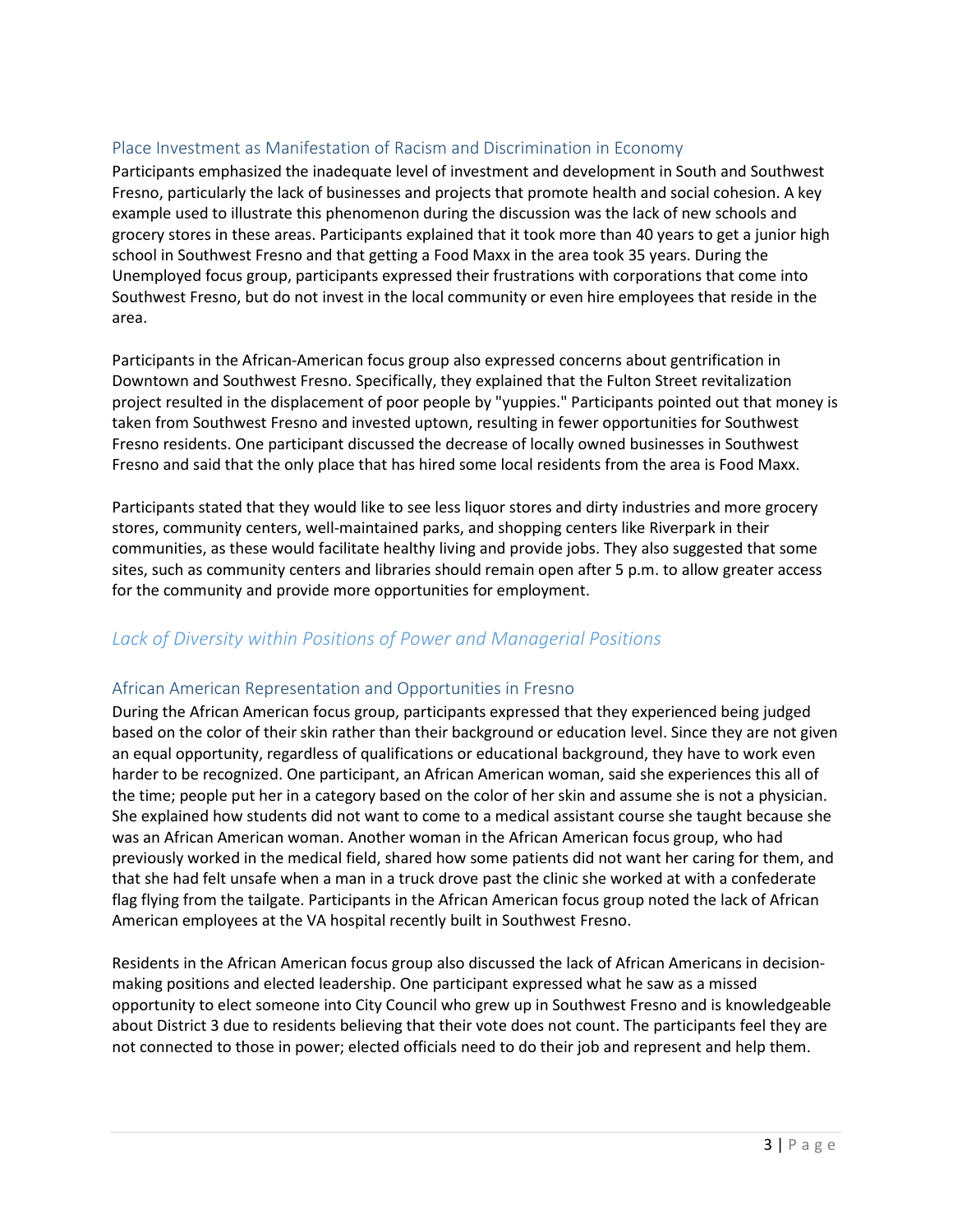#### <span id="page-4-0"></span>Business Ownership and Development

Participants in the African American focus group discussed how they would like opportunities and support for entrepreneurship so that they can own businesses within their own communities. It was stated that currently there are almost no businesses around Southwest Fresno that are owned by African Americans, and it was further explained that discrimination and a lack of local banks in Southwest Fresno are barriers to obtaining loans. Another participant expressed that entrepreneurship is a way for African Americans to be able to accumulate wealth through generations.

#### <span id="page-4-1"></span>Support and Funding Opportunities for African-American Led Organizations and Initiatives

During the African American focus group, participants stated that there was a lack of funding in lowincome, minority communities, specifically in African-American led organizations and initiatives. When asked about existing organizations or groups that help empower their respective neighborhoods, participants stated that foundations such as The California Endowment do not invest in African-American organizations. Participants explained that leadership opportunities should be accessible for African Americans, especially for those initiatives intended to address racial inequities in the African American community. Participants expressed that foundations ("independent funders") like The California Endowment do not hire African Americans. Another key example of inadequate African American representation in philanthropic initiatives was the Fresno County Preterm Birth Initiative; participants shared that there was a lack of African American staff and that partnerships were not made with African American led organizations. Thus, while the Preterm Birth Initiative was meant to focus on Southwest Fresno and African American families, participants believed that it fell short of this goal.

#### <span id="page-4-2"></span>*Barriers to Securing Adequate Jobs*

#### <span id="page-4-3"></span>The Role of Nepotism and Lack of Quality Jobs

A lack of employment opportunities was a major concern for participants across multiple focus groups. In the Northwest focus groups, participants emphasized the role of nepotism in securing good jobs; they felt that many jobs are unattainable unless you have personal connections. In fact, several participants expressed that job applications are a "facade", as the general public is not genuinely considered for the job since it will most likely be given to someone the employer already knows, regardless of which candidate is most qualified.

Calwa focus group attendees expressed similar sentiments; they have seen this phenomenon take place in packing houses, construction jobs, and farming work. One participant mentioned that his employer would ask for his recommendations when looking to hire new workers. This system makes it difficult for people to gain entry into the workforce, and many applicants never hear back from jobs they applied to.

Participants were also concerned about the quality of jobs available. In the Unemployed focus group, participants mentioned that the only types of jobs most people have access to are survival jobs (e.g., 99 cent store, Little Caesars). Also, while the addition of the Amazon distribution center provided local jobs, one participant expressed concerns that those jobs will be replaced by automation within the next decade.

#### <span id="page-4-4"></span>Lack of Transportation

Participants in the Northwest Fresno focus group mentioned that transportation is a huge issue in this area of Fresno. Many participants agreed that Northwest Fresno is disconnected from the rest of the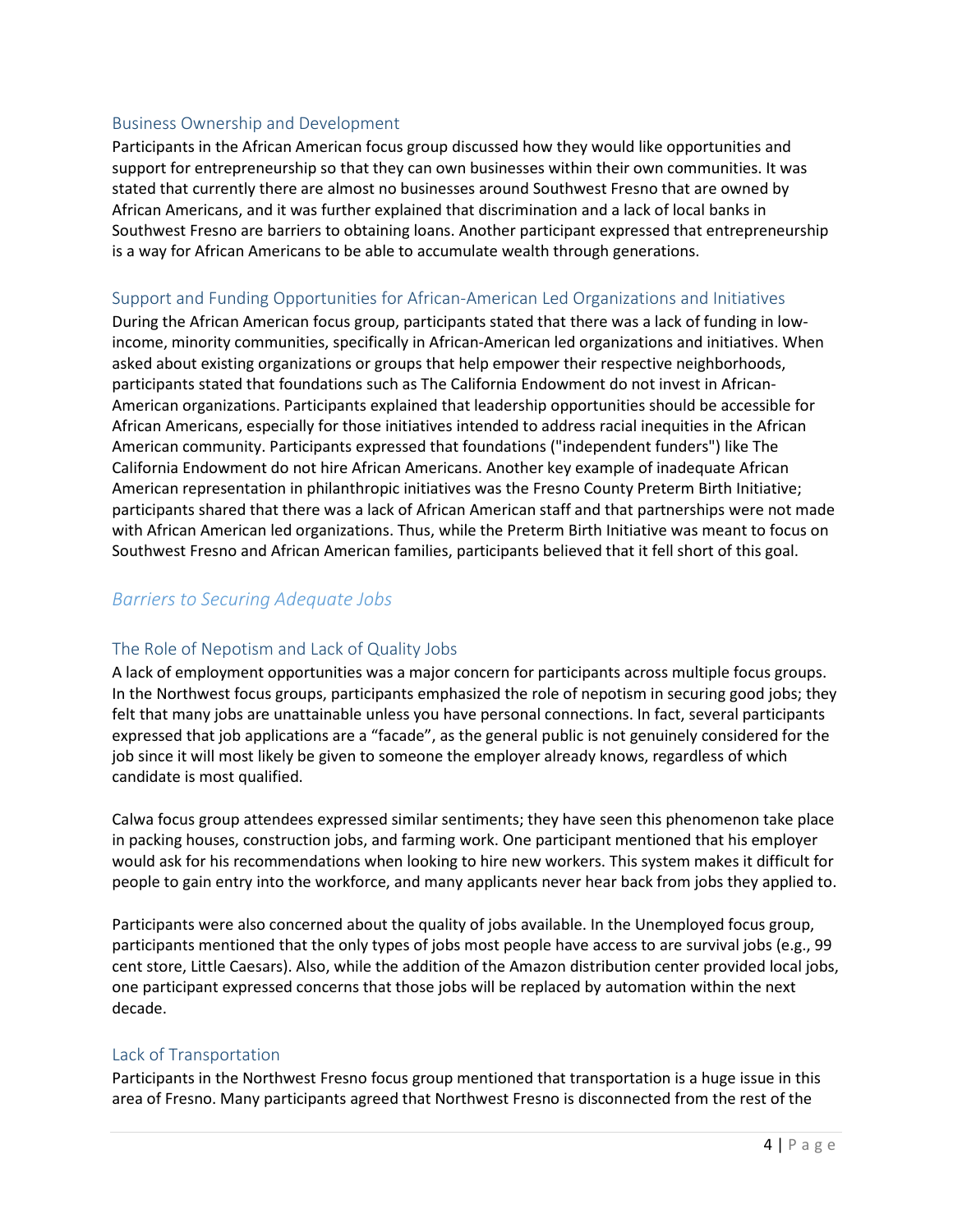city. The lack of transportation has affected them negatively in many aspects, especially when it comes to applying for jobs. Some participants mentioned that they are aware of the jobs brought by Amazon and they would like to apply, but they cannot travel to the warehouse because there is no public transportation that runs early or late enough.

The lack of transportation also creates complications for parents, who mentioned that they sometimes have to choose between using their transportation for work or for taking their children to school. Participants said that city planning in Northwest Fresno needs to be reassessed by local representatives, as the region is growing rapidly.

#### <span id="page-5-0"></span>Deselection from the Workforce: People of Color Anticipate Racism in the Local Economy

A common theme across multiple focus groups was that racism plays a major role in hindering people of color from striving for better jobs. This problem begins to develop early on in unsupportive schools and neighborhoods. Through racist interactions with school faculty, students internalize biases against their own racial/ethnic groups. For example, participants pointed out that Latino students experience bullying and other trauma related to their ethnic identity in the school system. This damages students' selfesteem, leaving them to believe that their ethnic identity disqualifies them from being successful in high skilled jobs. Attendees explained that when joining the workforce, many people attempt to market themselves as Caucasian in order to secure a higher paying job with better benefits. During the African American focus group, it was stated that not only can skin color be a barrier but one's name can also be a barrier to getting a job. One participant stated that her mother purposely gave her a white-sounding name to avoid her from being deselected for a job based on the name on her application alone.

This is due in part to a deselection process that eliminates minority applicants from consideration for employment. In systematic deselection, candidates from the community are deselected through one evaluation after the other until no community candidates are eligible. During the Southwest focus group, participants discussed how hiring for the Transformative Climate Community jobs related to the development of high-speed rail became impossible for residents in Southwest Fresno to obtain after the hiring process went through a series of background checks, drug tests, and math tests, which seemed to systematically eliminate candidates from the community.

During the Latina/o focus group, one participant stated that the head/boss of businesses and companies in Fresno are white males. In contrast, Latinos have very poor paying jobs. One participant in the Unemployed/Adults with higher education focus group mentioned that the small number of people of color who have secured positions of power are complacent and do not use their power to pave a path for the rest of the community.

Language also poses a significant barrier for people of color seeking better jobs. In the Spanish-speaking and Hmong focus groups, participants expressed that language barriers inhibit job searches, job acquisition, and job training.

Employment opportunities are also limited by immigration status/documentation, as undocumented residents struggle to find jobs that they qualify for, especially jobs that pay well and offer benefits. Participants in the Calwa and Southeast focus groups mentioned that undocumented workers are often paid less than minimum wage.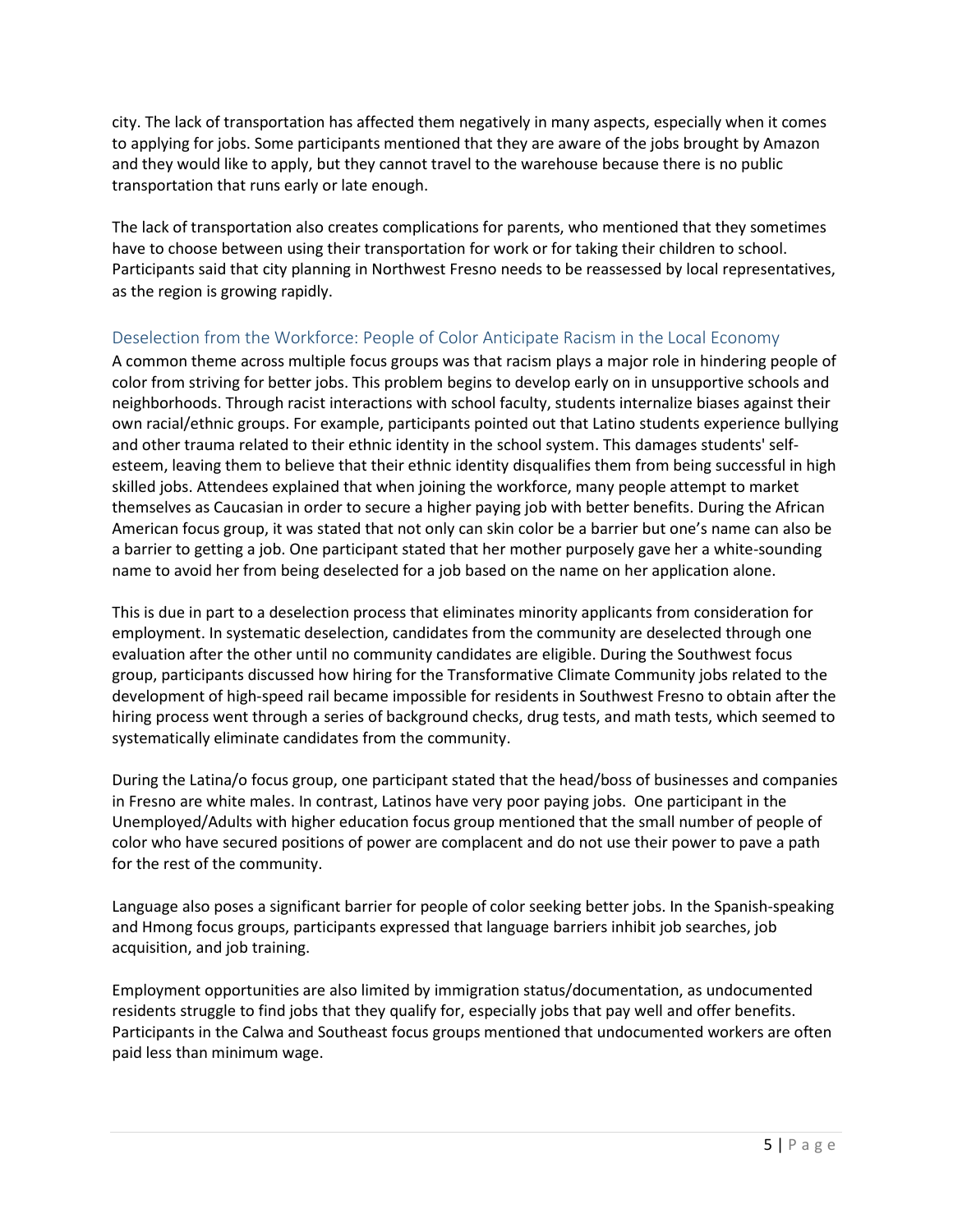### <span id="page-6-0"></span>Recommendations

#### Economy

#### <span id="page-6-1"></span>Increased Availability of High-Skill Jobs for Youth Pursuing Higher Education/Vocational Training

When asked about what kind of jobs they would like to see for their children/youth in the community, attendees mainly expressed that they hoped to see more high-skilled jobs that require higher education (e.g., tech, teaching, law, health professions, engineering) or advanced vocational training (agriculturerelated, welding).

In the Northwest focus group, participants mentioned that there should be more emphasis placed on vocational training. One participant stated that they knew of an employer who was searching for a welder, but was unable to find one for weeks. They further mentioned that college does not always do a good job of teaching students marketable skills.

In the African American and Unemployed/Some Higher Education focus group, participants emphasized the importance of encouraging entrepreneurship, as it provides greater opportunities for financial growth. In particular, one participant from the Unemployed/Some Higher Education focus group expressed her frustration with doing manual labor for low pay while her employer earns much more while doing much less work. Participants suggested microloan programs as a source of funding to inspire entrepreneurship.

#### <span id="page-6-2"></span>Jobs that are Fair and in the Community

When asked about what kind of jobs they would like to have access to, participants stated that they want well-paying jobs that offer benefits, retirement plans, and health coverage. For Latino immigrants in Calwa, jobs with a steady, year-round income are hard to come by. Many residents work seasonal agricultural jobs, meaning that they experience income volatility during some parts of the year. Moreover, these jobs do not come with benefits and health concerns can pose a significant burden because workers cannot afford to miss a day of work.

Ultimately, participants emphasized that businesses/employers need to be more just about developing jobs. In the Northwest focus groups, participants expressed that many businesses do not offer full-time jobs because employers do not want to provide benefits. Currently, many participants have no choice but to take jobs (e.g., in pack houses, as farmworkers, etc.) that require them to work long hours for low wages, no benefits, and no opportunities for promotions or professional growth.

A participant in the African American focus group expressed that they want and need jobs with good benefits; however, there are few jobs like this in Southwest Fresno. A participant shared that working at the Darling Plant could provide some access to a job with good benefits, if people from the community were hired, but that it came at the expense of their health, as they had to deal with the negative environmental and health impacts such an industry brings when embedded inside of a community. It was also mentioned that these factory jobs are not going to local residents, making jobs with good benefits even more limited in Southwest Fresno.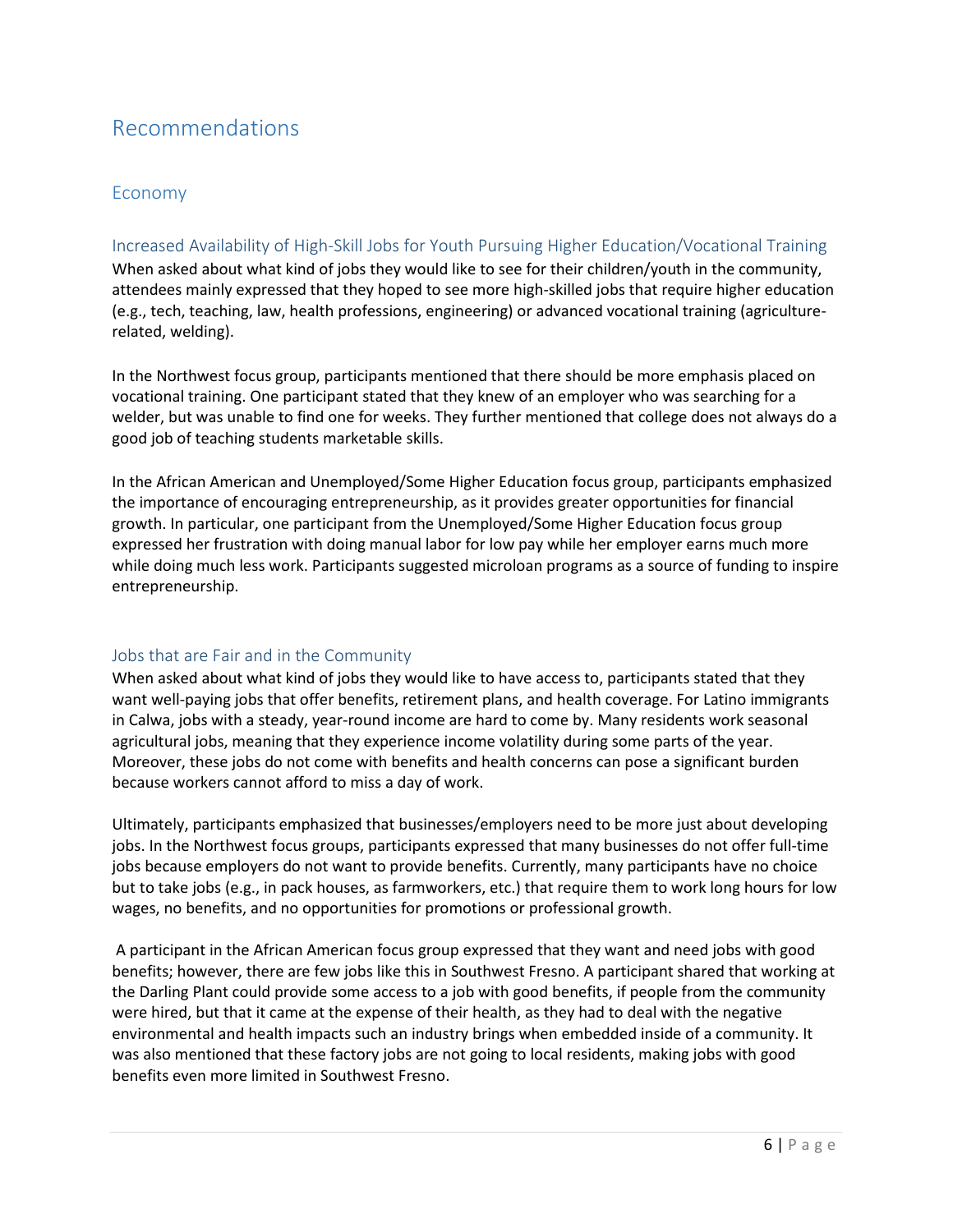Parents in the Latina/o focus group expressed that they would like jobs through the schools that their children attend in the community. They stated that they could work for a few hours as security and watching over the students, where they could even help stop bullying in schools. Some participants also mentioned that they would like to see more jobs for limited English speakers or people with limited skills.

#### <span id="page-7-0"></span>Investment in More Socially Responsible Businesses

Participants discussed that businesses can be more socially responsible in two ways: by hiring local residents and doing their part to enrich the community and keep neighborhoods clean. Across multiple focus groups, participants stated that though many businesses operate in their areas, very few offer good jobs to the people who lives in those areas. For example, at the Unemployed/Some Higher Education focus group, a participant mentioned that Bitwise hires employees almost exclusively from out of the area. Similarly, participants from the Calwa focus group said that Amazon warehouse and factory jobs have not been going to local residents; though the warehouse was initially marketed as a job-creating opportunity for the region, very few community members who applied were offered a position. Participants shared that these jobs also do not pay well, and only those in higher positions are earning good wages. Residents feel that since these businesses benefit from the local community, they should also provide employment opportunities for residents.

Participants also shared concerns about the role some local businesses play in polluting the air and creating unhealthy living conditions for residents, as previously discussed in this report. Looking forward, residents stated that they are hoping to see cleaner businesses that will not harm community health. Overall, participants expressed interest in businesses other than "dirty" industries that could help the local community thrive and provide jobs, such as restaurants or other amenity-based businesses.

#### <span id="page-7-1"></span>Elements of a Good Economy: Job and Housing Security, and Reinvestment in Local Community

Participants across the African American, Southwest, and Southeast focus groups stated that they would like an increase in support and opportunities to start their own businesses and more investment in entrepreneurship. They would like to see more jobs where people can be hired from and give back to their communities, such as jobs for the elderly through community centers where they can provide a service or teach a skill to the younger residents.

Participants in the Latina/o focus group expressed concern about the expensive and rising rent costs. One participant stated that the apartments in Downtown are expensive and not accessible to local residents because the rent is too high. Participants from other focus groups also expressed that they would like more affordable housing. Participants also discussed the need for investment in infrastructure that supports healthy communities such as adequate and safe sidewalks, streets, and parks. In the Calwa focus group, residents stated the need for investment in basic infrastructure such as traffic lights, street lights, and crosswalks to assure community's safety, especially around schools.

#### <span id="page-7-2"></span>Democratic Participatory Budgeting Process

Participants in the unemployed focus groups expressed that in Fresno, industries that can generate a large amounts of taxes should be encouraged and supported, especially industries formed by local entrepreneurs. Participants expressed that the city needs to allow and establish a democratic participatory budgeting process to decide where and how tax monies are spent. Participants mentioned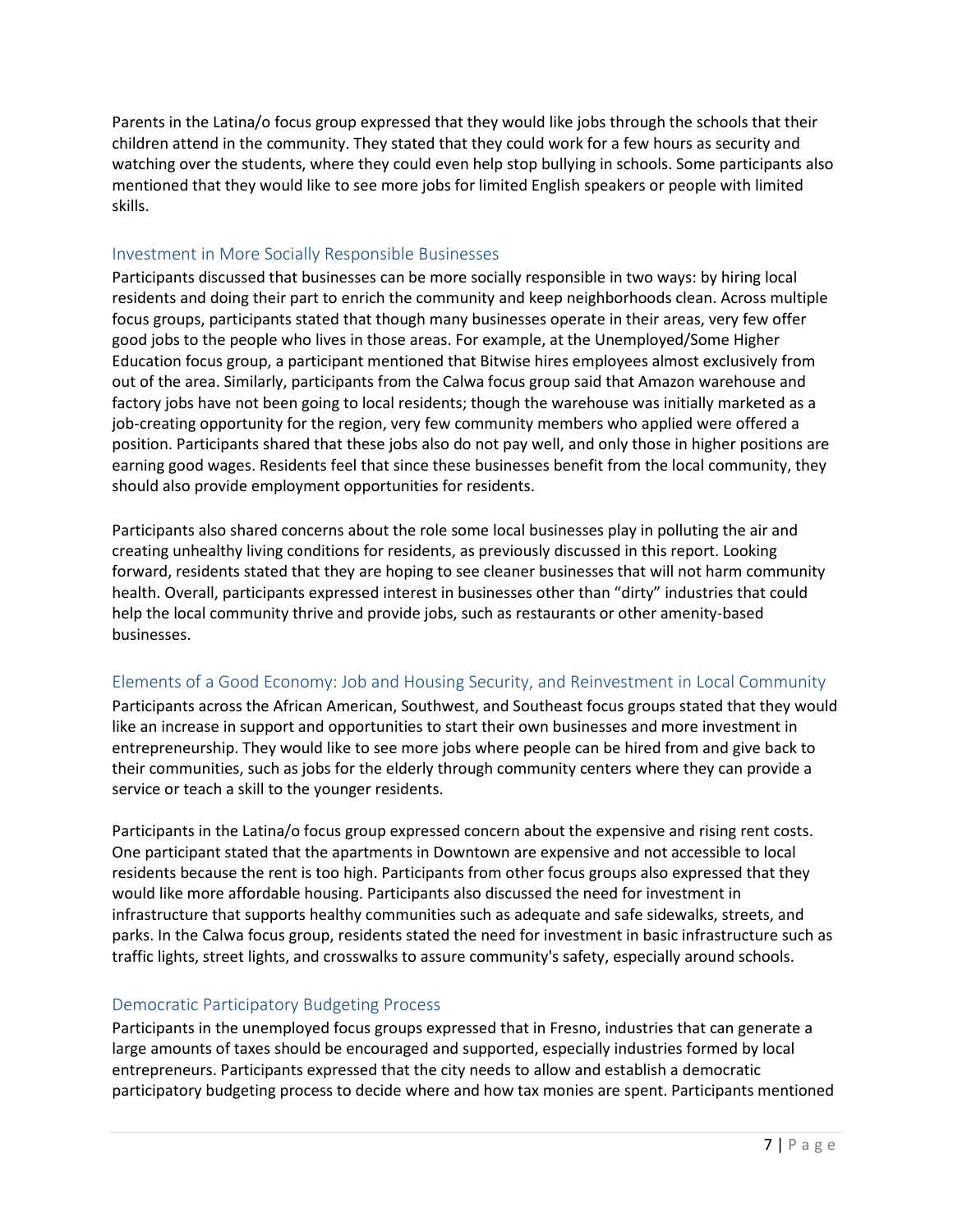that there needs to be advocacy and support for a community impact fund from taxes to utilize these monies to create the best economic development for the community and that during this process, there needs to be clarity and specificity about how the money will be invested in the community to establish accountability to local folks. According to participants, adopting this model would be extremely beneficial to all communities as it is very inclusive, and that participation should not be based on documentation/immigration status.

#### <span id="page-8-0"></span>Human Capital

#### <span id="page-8-1"></span>Adequate Job Training for "Promising Jobs" and "Other Jobs"

Participants expressed the need for quality and in-depth job training for "promising jobs" and "other jobs" such as customer service, the restaurant industry, and agriculture. It is preferred that the job training be completed early on in the hiring process before the first day of work. Participants in the Southeast focus group discussed the need for thorough training for all employees, regardless of education level and immigration status, that encompass work safety, discrimination, and harassment.

Many agreed that current trainings are brief and basic and in some instances there is no training at all. As a result, risk of injury is very high. A participant shared that in the restaurant where she worked, she did not receive training, and she had an accident where she burned her hand. It was also shared that some job trainings are provided through computers, which is challenging to complete for individuals who do not have computer skills or access to a computer or the internet. Participants in Calwa added that in a majority of cases, once hired they are told that they will learn as they work. A participant also mentioned that agriculture employees do receive basic training.

### *Preparation for Good Jobs/High Skilled Jobs*

#### <span id="page-8-2"></span>The Role of Schools and Early Education in Preparing Students

Participants in several focus groups emphasized the key role schools play in not only preparing students to enter the workforce, but also giving them the skills needed to be financially responsible adults. Moreover, the education pipeline and investments in early education need to be strengthened by investing in good quality schools and teachers. It was noted that from an early age, children should receive comprehensive support (including emotional support) to prepare them for good jobs. Participants also stated that higher education should be made more accessible and affordable.

In the Northwest focus group, participants pointed out that schools, such as Duncan High School, are lacking programs that allow students to develop marketable and versatile skills. Generally, schools like Duncan High School push students to pursue higher education rather than giving them the skills needed to enter the workforce. They expressed that there needs to be a balance between pushing students towards professional career pathways and vocational training.

Northwest Fresno focus group participants also mentioned that there needs to be a better way for high school students to learn about job opportunities in Fresno (e.g., vocational jobs, entry-level jobs, jobs requiring 4-year degrees, etc.). They also mentioned that youth often do not have clarity on what career path to pursue because they do not know what kind of jobs exist in this area. It was noted that there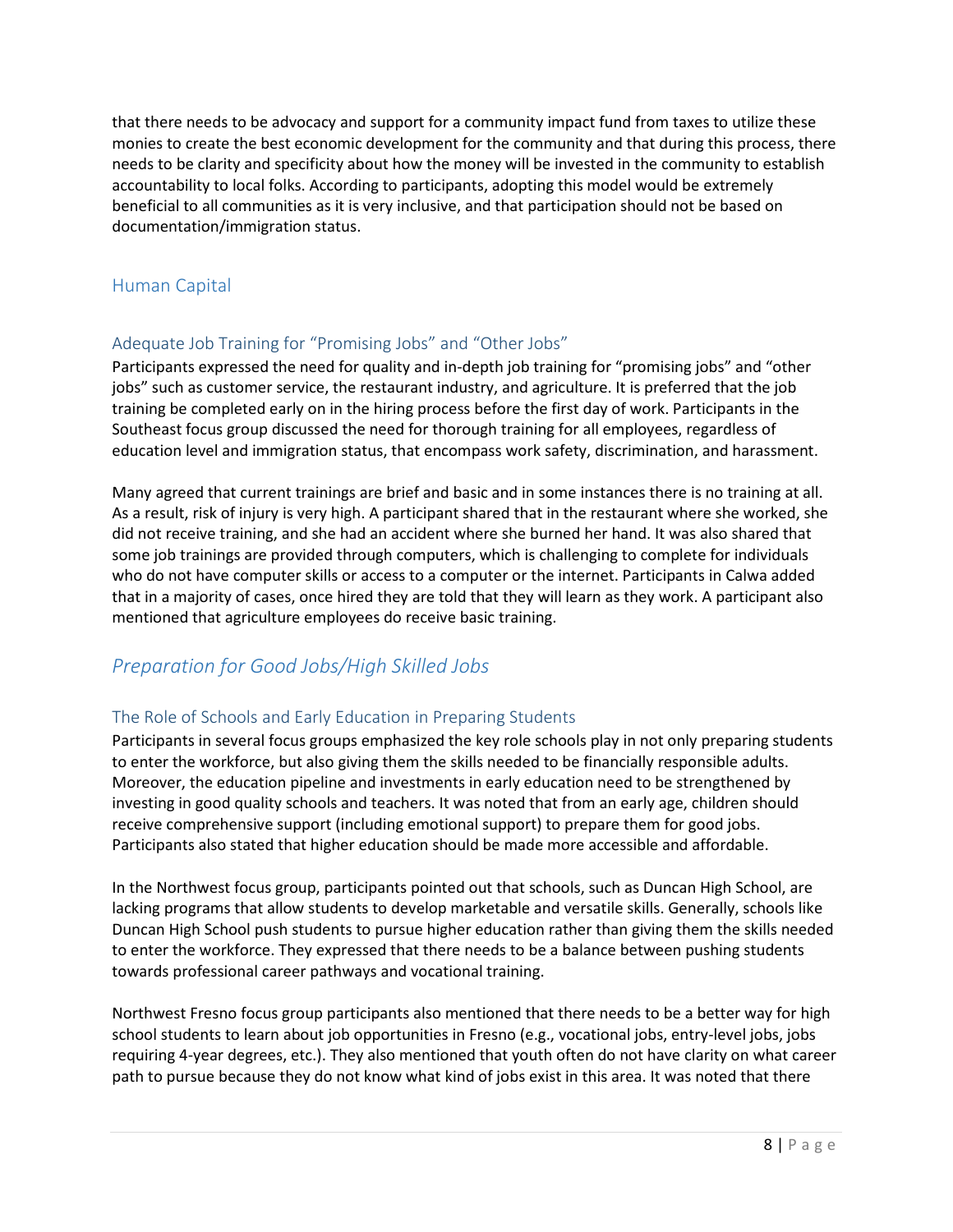should be opportunities for students to explore professional careers and receive support for professional development early on in their education.

#### <span id="page-9-0"></span>Education Inequalities: Race/Ethnicity, Place and Language Access

Participants discussed that children fall behind in school for two primary reasons: discrimination due to race/ethnicity and lack of language proficiency. Participants in the African American focus group noted that there are few schools in Southwest Fresno, in black neighborhoods, forcing many students to travel outside of their communities to attend school. The Hmong focus group echoed this idea, that schools are segregated by race/ethnicity, and that not all schools are equal in quality. Participants in Southeast also noted that schools in north Fresno, and Clovis, two areas that are more affluent and with a higher population of white residents, seem to have more funding and resources allocated to them. Participants shared that the money that does come to the south Fresno schools needs to be spent on black and Latino students, on classes that improve their proficiency in English, math and science to prepare south Fresno students for good, high-skilled jobs. Business owners in downtown Chinatown also noted that there are systemic issues in education and that the education system needs to reinforce basic math skills as well as increase proficiency in English and science skills. Participants in the Southeast focus groups specifically stated that funds seem to be allocated away from student learning and reallocated to sports and other non-academic activities.

Along with more funding and resources, participants also reported the overall quality of education, including the capacity of teaching staff, seems higher in north Fresno and Clovis schools. In the Southeast focus group, a participant shared that teachers seem more intent on getting along with their students instead of supporting student learning.

#### <span id="page-9-1"></span>Racism and Language Play a Role in Education

The lack of teachers of color in schools in African American and Latino neighborhood schools, who are representative of the students attending their schools, was mentioned in multiple focus groups. In the African American focus group, participants shared that teachers and staff at schools did not always understand African American children, or were noticeably biased against African American children, with punishments being more punitive for students of color. The Latino focus group also expressed that racism exists in schools and noted Latino students received harsher discipline when compared to white students, and that school counselors discriminate against students of color.

Another topic that emerged from this discussion was that the categorization of students as English Learners (EL) has negative academic affects children that later affect their progress to obtain high-skill jobs. Attendees in the Unemployed and Calwa focus groups highlighted that more focus and resources need to be invested in children who are categorized as EL. As participants explain, once children are identified as EL students, their academic programming diverges from non-EL students, with their education being less rigorous than that of non-English learner, which is an obstacle to getting the education they need to obtain high-skilled jobs later. Parents questioned who benefitted from assigning children to the EL category and whether the practice of labeling students as EL was beneficial. Overall many participants noted that being labeled as EL leads to receiving an education that is potentially harmful to their overall educational outcomes and future job prospects.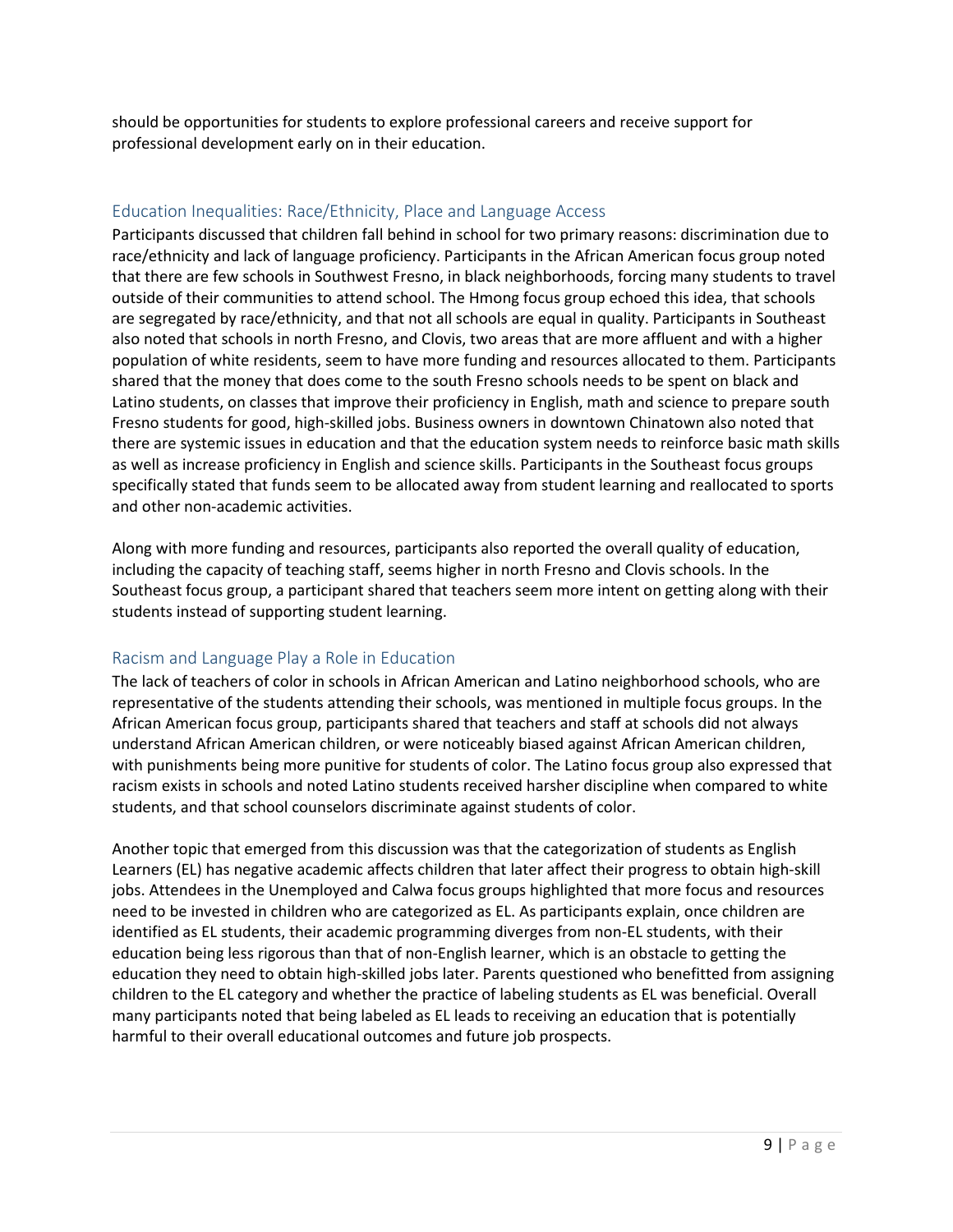#### <span id="page-10-0"></span>Programs and Services for Professional Development (Adults)

Attendees in the Southeast focus group stated that they need support and advice when it comes to crafting resumes, since that is a crucial component of the job application process. In the Hmong focus group, participants mentioned that limited English language proficiency and limited computer skills can also be barriers to searching for jobs. A participant in the Latino focus group also mentioned that it would be useful to receive training on how to apply and prepare for jobs.

#### <span id="page-10-1"></span>Neighborhood Engagement

#### <span id="page-10-2"></span>Disconnection with Local Decision Makers

Participants in Northwest Fresno focus group expressed that they feel forgotten by their local representatives. In the past, residents have tried to utilize the Fresgo website, but even the act of getting online is difficult in Northwest Fresno because many parts of the community lack adequate internet access. Participants feel that Council representatives need to be more aware of the issues faced by residents in the areas they represent. For example, in Northwest Fresno, there are issues with sidewalks and flooding, but residents are often not sure who to contact about these problems. Participants in the Northwest Fresno focus group strongly suggested Council representatives responsible for Northwest Fresno to reevaluate plans for the area, taking into consideration its rapid growth. According to Northwest Fresno residents, to date, Council representatives have not done this, resulting in serious consequences for them. For example, in the past 10 years, three schools have been built in Northwest Fresno, but access to public transportation and expanded roads is still severely lacking.

In the African American focus group, participants stated that they do not feel as if they have a place to go when they have a problem in their community, nor do they feel as if there is an organization that can help connect them to people in power. Calwa residents described the need for investment in basic infrastructure to assure their community's safety, and also expressed their struggles in receiving such funds and support from elected officials; they feel that Calwa is a neglected area. The Southwest focus group stated that while they do have leaders in their community, they often down have a consistent person that they can go to within the halls of power, it depends on who is in office.

When faced with issues in their neighborhoods, participants mentioned a few organizations/leaders that they turn to, including Friends of Calwa, BHC, or other CBOs/community leaders. According to some participants, the best way to access decision makers is to attend city council meetings or to engage with community/neighborhood leaders that can bridge the gap between the community and elected officials. It is also important to note that when people said they did have somewhere to go to, such as with the business and Southwest focus groups, those people relied on receiving good and reliable information and when they did not, that hurt the trust that others in the neighborhood place on them.

#### <span id="page-10-3"></span>Space and support of Community leaders from underserved communities

Participants in the unemployed focus group agreed that many times organizations are limited in advocacy work because of grant systems/limitations. Participants said that within the underserved communities, there are leaders willing to speak on their behalf and discuss bold ideas. Participants would like to see the organizations doing advocacy make space and provide support to existing community leaders. Participants expressed that this is necessary to change the way decisions have been